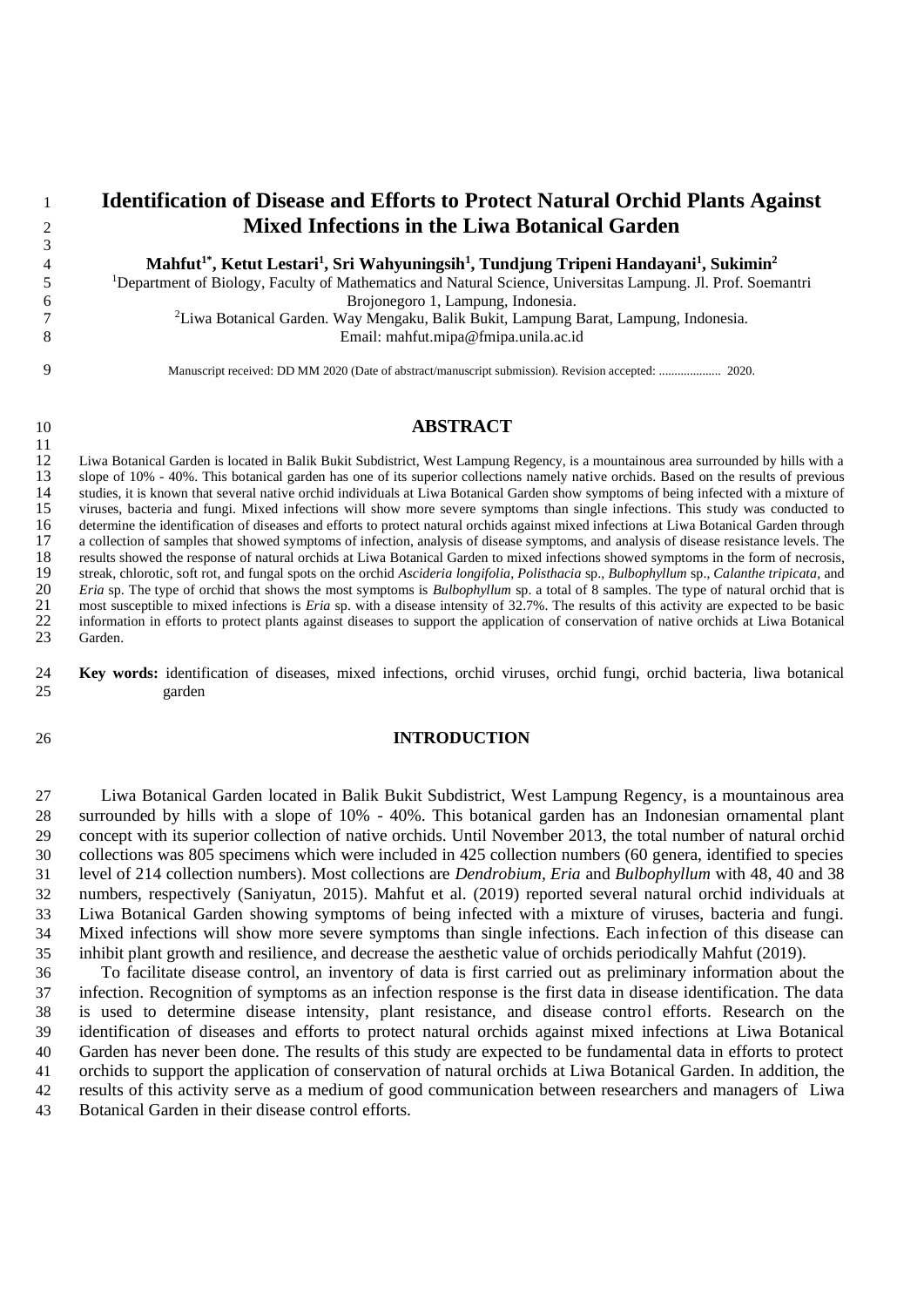## **MATERIALS AND METHODS**

 **Sample Collection.** Sample collection was carried out on orchid leaves in Liwa Botanical Garden which showed symptoms of being infected with a virus. All samples were tabulated and documented with photos.

 **Analysis of Disease Symptoms.** This analysis is done by matching the sample documentation with the literature that has been previously reported. The literature used is Muharam et al., 2013; Mahfut and Daryono, 2014; Mahfut et al., 2017; Fery et al., 2018.

 **Disease Intensity Analysis.** This stage is done to determine the severity of the disease (disease severity). Disease intensity is the proportion of infected hosts to the total observed surface area of the host. Calculation of disease intensity analysis is done using the method of Rahardjo and Suhardi (2008) and the scale of disease intensity refers to Mahfut et al. (2019).

 **Plant Resistance Level.** Determination of the level of resistance of orchids to disease follows the method of Mahfut et al. (2019).

### **RESULTS AND DISCUSSION**

#### **Sample Collection**

 Sample collection stage is conducted in the second week of January to the second week of February 2020. Samples are randomly selected from individuals who show mixed symptoms of infection at Liwa Botanical Garden green house. Based on the results of the collection obtained 24 samples from 5 types of orchids namely *Ascideria longifolia*, *Polisthacia* sp., *Bulbophyllum* sp., *Calanthe tripicata*, and *Eria* sp. The type of orchid that has the most infection is *Bulbophyllum* sp. as many as 8 samples, then *Calanthe tripicata* orchids as many as 5 samples. Overall data collection results are shown in **Table 1.**

#### **Table 1**. Collection of orchid leaf samples at Liwa Botanical Garden which shows a mixed infection

| No |                        | <b>Species of Orchid Number of Samples</b> | <b>Symptoms of Infection</b>                                              |
|----|------------------------|--------------------------------------------|---------------------------------------------------------------------------|
|    | Ascideria longifolia   |                                            | All parts of the leaf wither and turn yellow, fungal spots, and chlorotic |
|    | <i>Polisthacia</i> sp. |                                            | Dry leaves and necrosis                                                   |
|    | Bulbophyllum sp.       |                                            | Soft rot, chlorotic, and necrosis                                         |
|    | Calanthe tripicata     |                                            | Necrosis, streak, fungus spots                                            |
|    | <i>Eria</i> sp.        |                                            | Soft rot, chlorotic, fungal spots                                         |

#### 

 Selection of sampling locations is based on previous research (Mahfut et al., 2019), who reported mixed disease infections in the collection of native orchids at Liwa Botanical Garden in August and December 2019. The type of orchid that was mixed was *Calanthe* sp. and *Flicking eria* with a mixture of viruses, fungi and bacteria. The study (Mahfut et al., 2019) also reported a mixed infection on *Cymbidium* sp. with symptoms of full necrosis, streak, and fungal spots (back), in the *Corynbors*is sp. with symptoms of necrosis, mosaic, fungal spots, and on orchid *Flicking eria*. with symptoms of large necrosis and mosaics at Liwa Botanical Garden.

 In this study, *Bulbophyllum* sp. being the most mixed type of orchid. This shows that this type of orchid is the most vulnerable host infected with pathogens. Besides that are *Ascideria longifolia, Polisthacia* sp., *Calanthe tripicata*, and *Eria* sp. Mahfut et al., (2019) also reported that on *Bulbophyllum* sp. showed a fairly severe mixed infection at Liwa Botanical Garden.

 Other studies have also reported viral infections with *Phalaenopsis amboinensis* (KRB2) and *Phalaenopsis amabilis* (KRB12) from Bogor Botanical Gardens, *Phalaenopsis amabilis* (KRP18) and *Dendrobium salacence* (KRP20) from the Purwodadi Botanical Gardens, and *Phalaenopsis modesta* J. Sm. (KRBp5) from Balikpapan Botanical Gardens (Mahfut et al., 2017). Muharam et al. (2013) reported the presence of CymMV infection on

 *Phalaenopsis* sp. and *Dendrobium* sp. in Java and Bali, there are symptoms of necrosis. Other studies have also reported bacterial infections with symptoms of soft rot on *Onchidium* sp. and

*Paphiopedilum* sp. in Bogor, West Java (Hanudin et al., 2011), *Grammatophyllum, Dendrobium*, and *Catleya*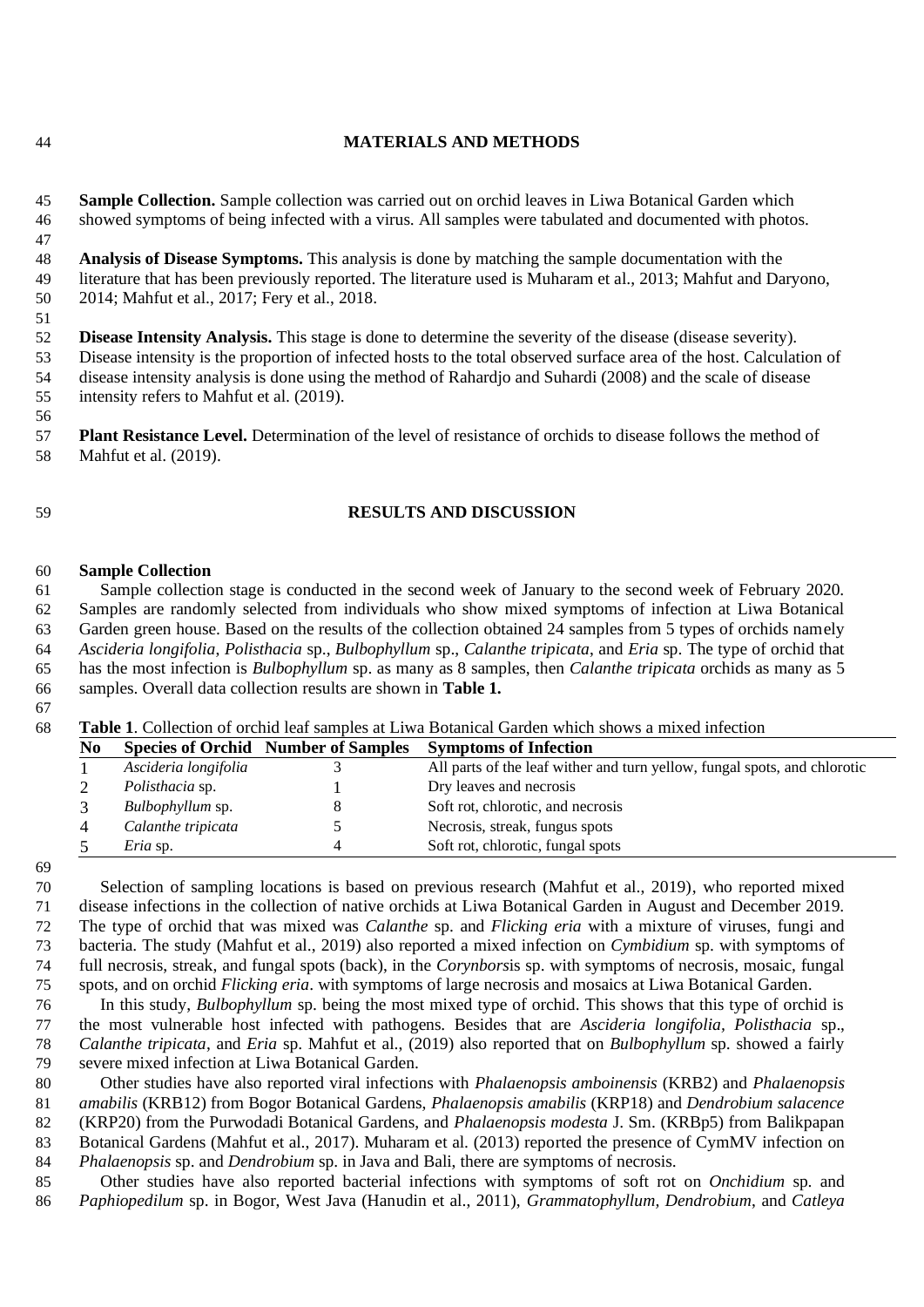sp. in D. I. Yogyakarta (Joko et al., 2010). Research on fungal infections with symptoms of wilting was also reported to infect 3 types of *Dendrobium stratiotes*, *Dendrobium moschatum, Dendrobium concinnum*, and *Pteroceras unguiculatum* at Bogor Botanical Gardens (Anita, 2017); spot on *Phalaenopsis* sp. in Lembang, West Bandung (Devi, 2018).

## **Analysis of Disease Symptoms**

 Based on the analysis of mixed infectious diseases in orchid samples of *Ascideria longifolia, Polisthacia* sp., *Bulbophyllum* sp., *Calanthe tripicata*, and *Eria* sp. Overall samples showing symptoms of mixed infections namely necrosis, streak, chlorotic, soft rot, and fungal spots that infect native orchids at Liwa Botanical Garden are presented on **Fig 1**.



97<br>98

 **Figure 1**. Symptoms of mixed infections with natural orchids at Liwa Botanical Garden: (A) *Ascideria longifolia* (B) *Calanthe triplicata* (C) *Bulbophyllum* sp. (D) *Polisthacia* sp. (E) *Eria* sp.

 On *Ascideria longifolia* sample, a mixed infection causes the entire leaf to wilt and turn yellow, fungal and chlorotic spots. In the *Polisthacia* sp. Sample, the symptoms caused by a mixed infection were dry leaves and necrosis. In the sample of *Bulbophyllum* sp., The symptoms were soft rot, chlorotic and necrosis. In the *Calanthe tripicata* sample the symptoms were necrosis, streak and fungal spots. Whereas on *Eria* sp. sample, the symptoms were soft rot, chlorotic and fungal spots. A collection of samples of mixed disease symptoms that infect native orchids at Liwa Botanical Garden is presented on **Fig. 2.**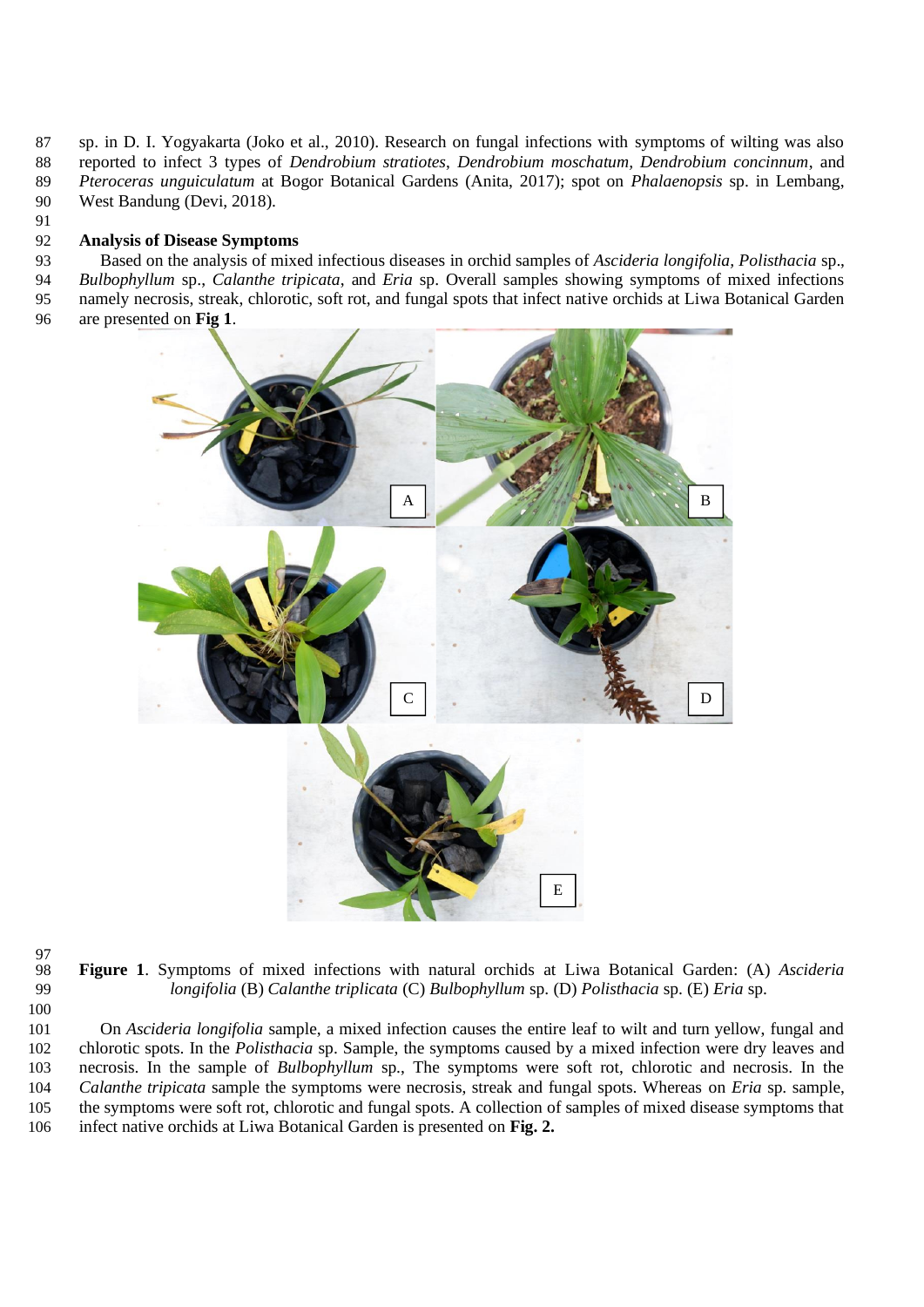

- 111 turn yellow on *Ascideria longifolia.*
- 112 (E, F): Symptoms of necrosis and leaf drying on *Polisthacia* sp.
- 113 (G, H): Symptoms of soft rot, chlorotics, and mold spots on *Eria* sp.
- 114 (I, J): Symptoms of necrosis, streak, and mold spots on *Calanthe triplicate.*
- 115 (A, C, E, G, I): Top surface of the leaf, (B, D, F, H, J): Surface under the leaf. Bar: 1 cm
- 116

 $\frac{107}{108}$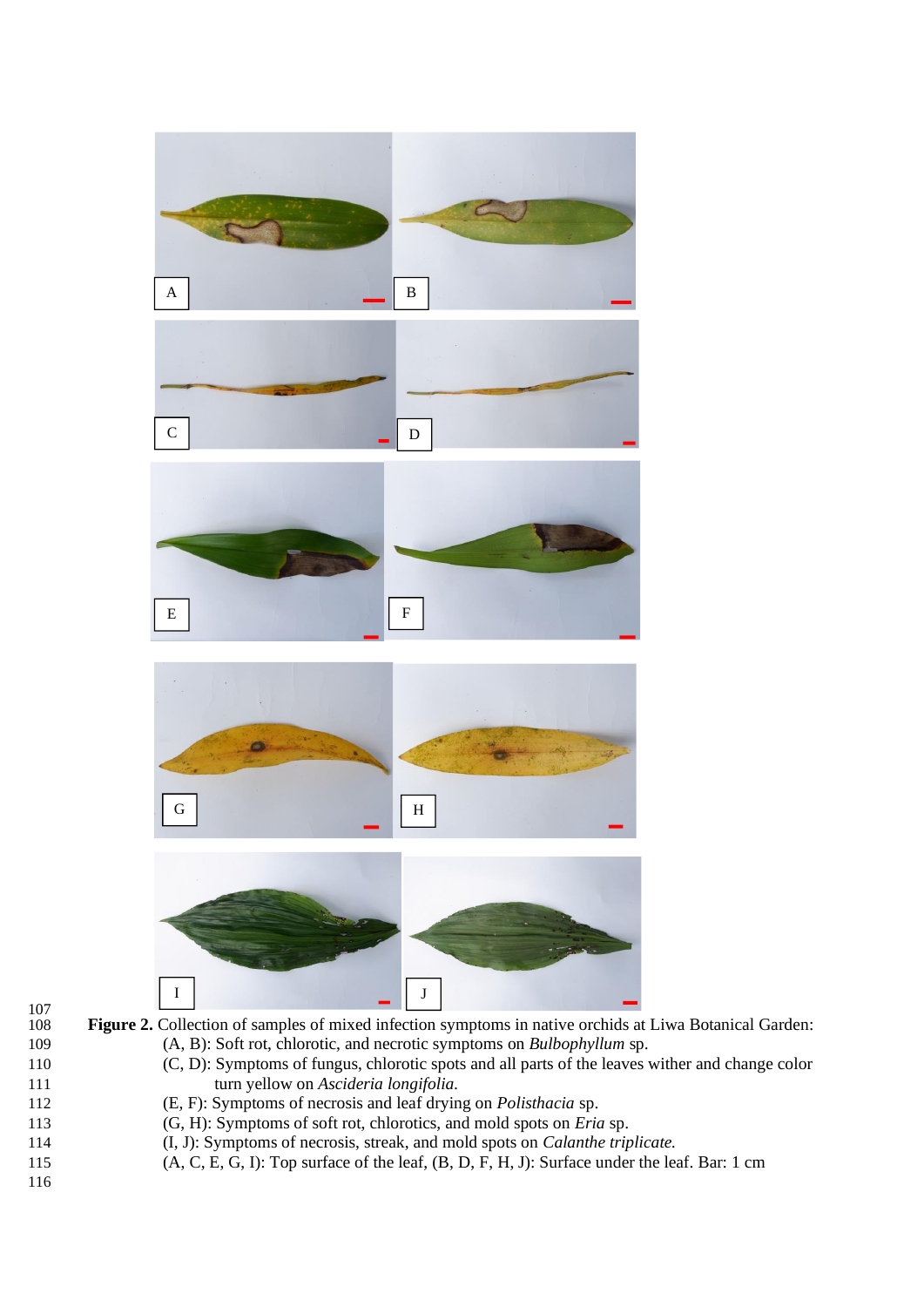Necrotic is characterized by physical damage or death to cells or tissues. Some of the symptoms that include necrotic types are necrose, rot, die back, and cancer (dead bark dries with a clear border) (Purnomo, 2006). Chlorotic symptoms are symptoms caused by damage to chloroplasts which results in parts of the plant which are normally green to yellow. Chlorotic symptoms are often associated with necrotic where chlorotic surrounds necrotic called "hello". Whereas curling leaf is a leaf symptom that shows changes in the shape of the edges in the form of curling (Mahfut and Daryono, 2014).

### **Disease Intensity**

 The results of disease intensity analysis of mixed dinfection in native orchids in the Liwa Botanical Garden, obtained the percentage of intensity as showed on **Table 2.**

| 128 |  |  |  |  |  |  |  |  |  | <b>Table 2.</b> Analysis of mixed diseases in natural orchids on Liwa Botanical Garden |  |
|-----|--|--|--|--|--|--|--|--|--|----------------------------------------------------------------------------------------|--|
|-----|--|--|--|--|--|--|--|--|--|----------------------------------------------------------------------------------------|--|

| No.                   | <b>Species of Orchid</b> | <b>Disease Intensity</b> |
|-----------------------|--------------------------|--------------------------|
|                       | Ascideria longifolia     | 22,5%                    |
| $\mathcal{D}_{\cdot}$ | <i>Polisthacia</i> sp.   | 8,57%                    |
| 3                     | Bulbophyllum sp.         | 20%                      |
|                       | Calanthe tripicata       | 16,6%                    |
| 5                     | <i>Eria</i> sp.          | 32.7%                    |

 *Eria* sp. has the highest disease intensity. This is caused by several factors, including: the percentage of disease events is quite high at 90%, and as many as 4 samples from a total of 11 leaves show mixed infection symptoms. Three samples of *Ascideria longifolia* showed mixed infection symptoms and the percentage of disease was 90%, but the intensity of the disease in this orchid was smaller when compared with *Eria* sp. The lower intensity of disease on *Ascideria longifolia* is caused by the total number of leaves in one plant that is 12 leaves, so that the ratio of the number of diseased and healthy leaves in this orchid is lower when compared to *Eria* sp. The lower the total ratio of the number of diseased and healthy leaves and the lower percentage of disease events will cause the results of the analysis of disease intensity to be lower (Rahardjo and Suhardi, 2008). Then the percentage of disease intensity of 20% occurred in *Bulbophyllum* sp., 16.6% in *Calanthe tripicata*, and the lowest percentage was 8.57% on *Polisthacia* sp.

#### **Plant Resistance**

 The results of the analysis of the level of resistance to mixed infection on native orchids in Liwa Botanical Garden are showed on **Table 3.**

**Table 3.** Analysis of the level of plant resistance to mixed infections on Liwa Botanical Garden

| No. | <b>Species of Orcid</b> | <b>Plant Resistance Level</b> |
|-----|-------------------------|-------------------------------|
|     | Ascideria longifolia    | Resistance                    |
| 2   | <i>Polisthacia</i> sp.  | Resistance                    |
| 3   | <i>Bulbophyllum</i> sp. | Resistance                    |
| 4   | Calanthe tripicata      | Resistance                    |
|     | <i>Eria</i> sp.         | Resistance                    |

 Overall the sample has a level of resistance rather resistant to mixed infections because it has a disease incidence of less than 40%. Mahfut et al. (2019) explain that the level of resistance is somewhat resistant is the level of resistance in orchids infected with the disease but the incidence of the disease is not more than 40%. This shows that the overall collection of natural orchid samples at Liwa Botanical Garden is capable of being infected by pathogens but a small portion of the cells supports the growth and development of pathogens so that

they cause less disease.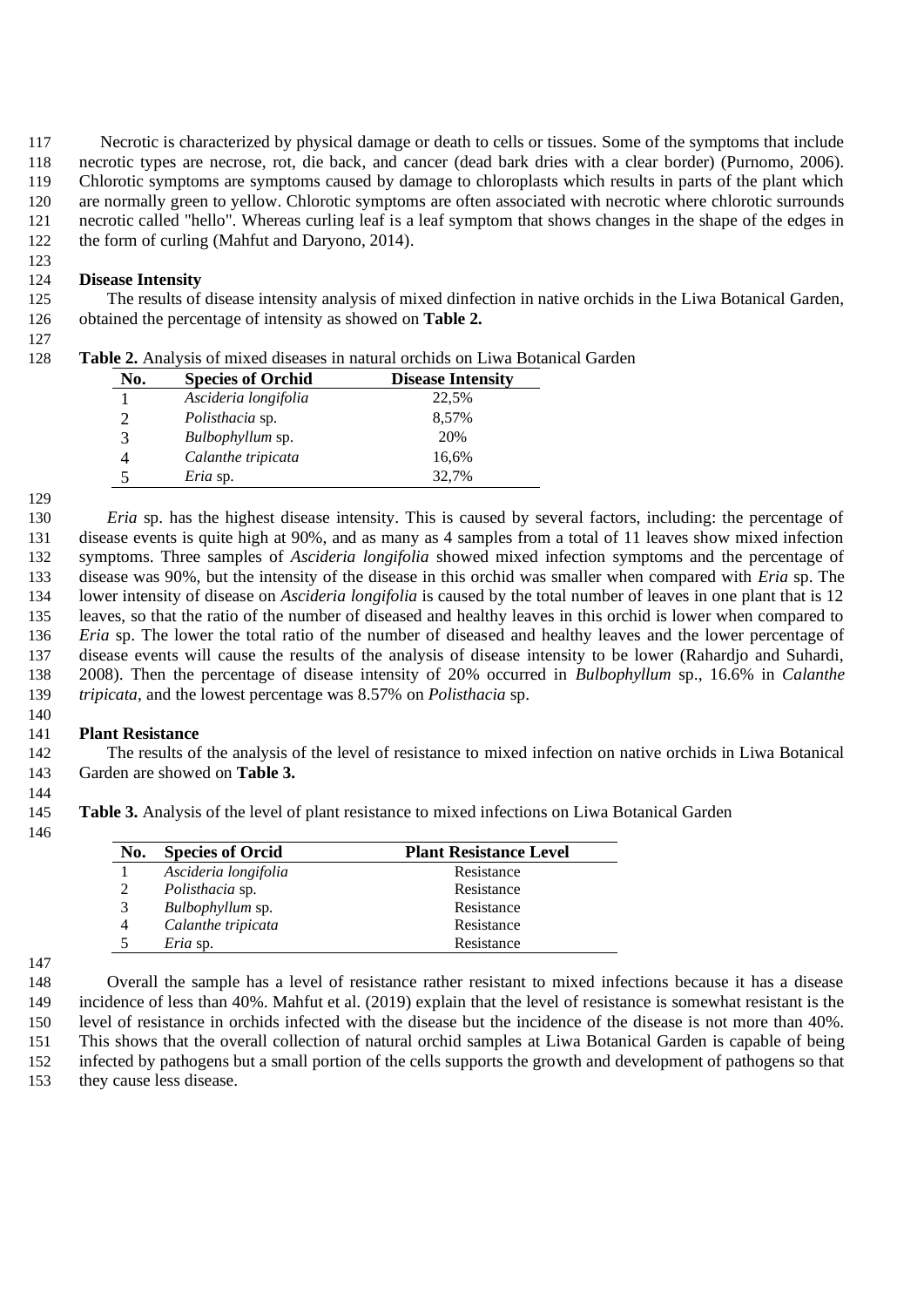**ACKNOWLEDGEMENTS**

 Thank you to Liwa Botanical Garden who facilitated the research. This activity is a continuation of the collaboration program with Universitas Lampung.

#### **REFERENCES**

- Anggraeni, D. N. dan Sumiati, E. 2019. *Antagonistic Endosymbion Bacteria against Soft-Rot Bacteria in Phalaenopsis* sp. ICOST 2019. Makassar.
- Anita, D.P. 2017. Inventaris Penyakit Pada Tanaman Anggrek di Kebun Raya Bogor.*(Skripsi)*. Institut Pertanian Bogor.
- Arditti, J., T. Kull, dan S. M. Wong. 2002. Orchid Biology: *Reviews and Perspective VIII*. Kluwer Academic Publisher. Dordrecht, Belanda.
- Badan Penelitian dan Pengembangan Pertanian. 2017. *Pengendalian Organisme Pengganggu Tanaman (OPT) pada Budidaya Cabai*. Pusat Penelitian dan Pengembangan Holtikultura. Jakarta.
- Cronquist, A. 1981. *An Integrated System of Classification of Flowering Plants*. Columbia University Press. New York.
- Djatnika, I., Hanudin, W., Nuryani, dan Silvia, E. 2011. *Kemangkusan Formula Jenis Bakteri Antagonis (Hasil Isolasi 2010) terhadap Intensitas Serangan Penyakit Busuk Lunak (Pectobacterium carotovorum pv. Carotovorum) pada Anggrek Phalaenopsis*. Laporan Hasil Penelitian Badai Penelitian Tanaman Hias Tahun Anggaran 2010.
- Edwin, N. 2009. *Teknik Pengendalian Hama Dan Penyakit Pada Anggrek Di Widoro Kandang Yogyakarta*. Universitas Negeri Yogyakarta. Yogyakarta.
- Fery A, Tutung H, dan Erlina E.P. 2018. *Identifikasi Penyakit Yang Disebabkan Oleh Virus Pada Tanaman Anggrek Cattleya sp. di Malang, Jawa Timur*. Universitas Brawijaya. Malang.
- Hanudin, W. Nuryani, K. Budiarto, A. A. Nawangsih, and B. Tjahjono. 2011. Identification of Soft Rot Bacterial Disease on Orchids Collected from West Java and DKI Jakarta. *Journal of The International Society for Southeast Asian Agricultural Sciences* (In Press).
- Harsono, A. 2017. *Pengenalan dan Pengelolaan Gulma pada Kedelai*. Balai Penelitian Tanaman Kacang-Kacangan dan Umbi-Umbian. Malang.
- Hartati, S. dan Darsana, L. 2015. Karakterisasi Anggrek Alam secara Morfologi dalam Rangka Pelestarian Plasma Nutfah. *Jurnal Agronomi Indonesia*. 43(2): 133-139.
- . Huang, T. C. 2008. *The Occurrence and Control of Fungi andd Bacterial Orchid Disease.* Taichung Branch Office, Bureau of Animal and Plant Health Inspection and Quarantine.
- Hull R. 2002. *Matthews Plant Virology*. Ed ke-4. San Diego: Academic Press.
- Kartikaningrum, S., Widiastoety, D., dan Effendie, K., 2004. Panduan Karakterisasi Tanaman Hias: Anggrek dan Anthurium. Sekretariat Komisi Nasional Plasma Nutfah, Bogor.
- Mahfut, dan Daryono., 2014. *Deteksi Odontoglossum ringspot virus Terhadap Anggrek Alam di Hutan Wonosadi, Gunung Kidul*. Universitas Lampung. Lampung.
- Mahfut, Wahyuningsih, S., dan Handayani, T.T. 2019. *Konservasi Anggrek Alam di Kebun Raya Liwa* (Laporan Kemajuan Penelitian). Universitas Lampung.
- Matthews REF. 1992. *Plant Fundamental of Plant Virology*. California: Academic Press Inc.
- Muharam A, Sulyo, Y, Rahardjo, IB, Diningsih, dan Suryanah. 2013. *Studi penyebaran Tobacco Mosaic Virus Strain Orchid dan Cymbidium Mosaic Virus dengan Metode DAS ELISA pada Tanaman Anggrek Komersial di Pulau Jawa dan Bali serta Teknologi Pembebasannya*. Balai Besar Pengkajian dan Pengembangan Teknologi Pertanian. Bogor.
- Nuryani, W dkk. 2012. Kemangkusan Biobakterisida terhadap Penyakit Busuk Lunak (*Pseudomonas viridiflava*) pada *Phalaenopsis*. *Jurnal Hortikultura*. 22(4): 392-399.
- Pearson, MN & Cole, JC. 2008. '*The effects of cymbidium mosaic virus and odontoglossum ringspot virus on the growth of Cymbidium orchids*'. J. Phytopathol. 3(19): 193-197
- Prihatman, K. 2000. *Anggrek.* Budidaya Pertanian. Jakarta.
- Purnomo B. 2006. *Konsep Ilmu Penyakit Hutan*. Fakultas Pertanian Univeristas Brawijaya. Hal: 1-9.